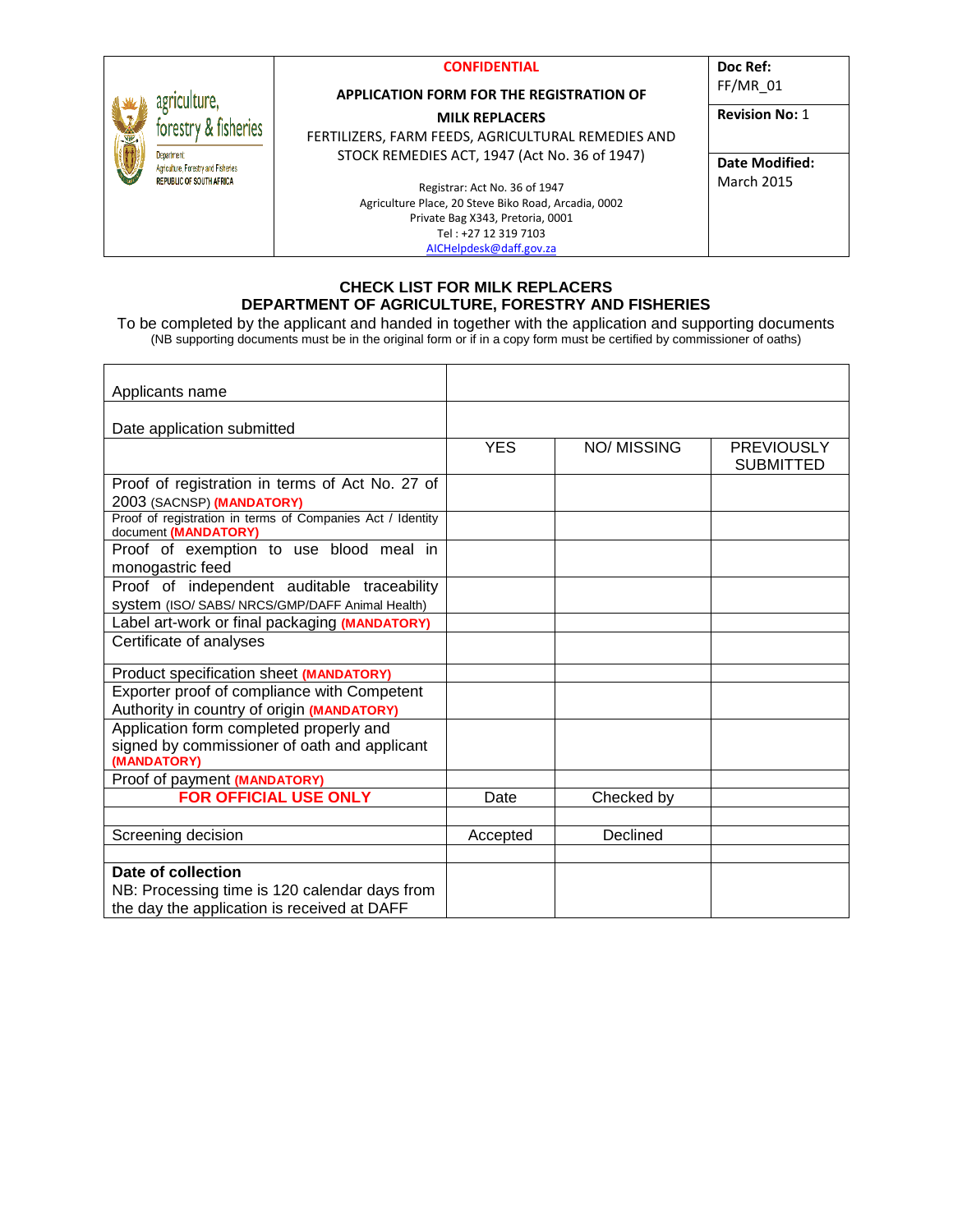#### **CONFIDENTIAL**



## agriculture,<br>forestry & fisheries

Department:<br>
Agriculture, Forestry and Fisheries<br>
REPUBLIC OF SOUTH AFRICA

## **APPLICATION FORM FOR THE REGISTRATION OF MILK REPLACERS**

FERTILIZERS, FARM FEEDS, AGRICULTURAL REMEDIES AND STOCK REMEDIES ACT, 1947 (Act No. 36 of 1947)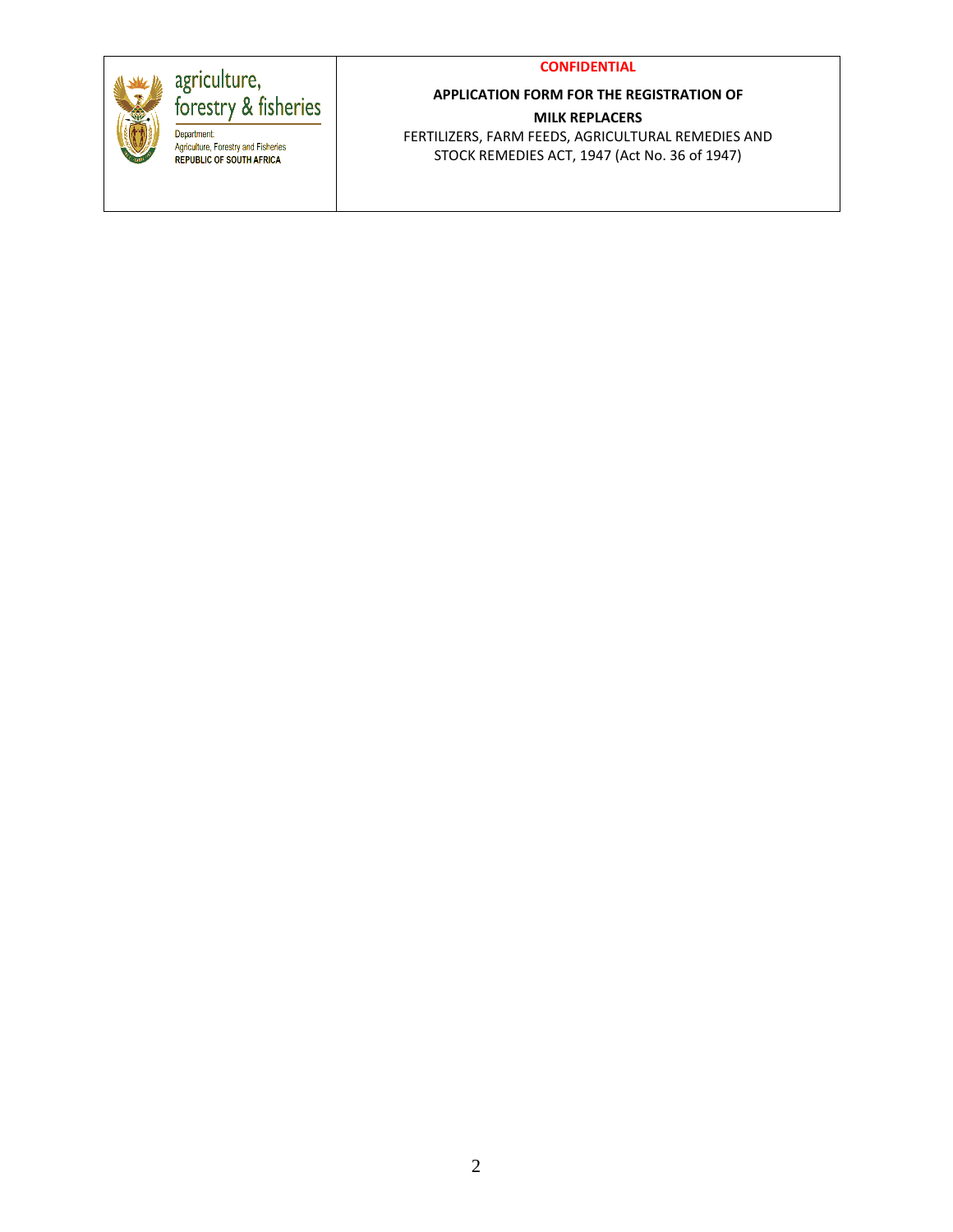| X | agriculture,<br>forestry & fisheries<br><b>Department:</b><br>Agriculture, Forestry and Fisheries<br><b>REPUBLIC OF SOUTH AFRICA</b> | <b>CONFIDENTIAL</b><br><b>APPLICATION FORM FOR THE REGISTRATION OF</b>              | Doc Ref:<br>$FF/MR$ 01              |
|---|--------------------------------------------------------------------------------------------------------------------------------------|-------------------------------------------------------------------------------------|-------------------------------------|
|   |                                                                                                                                      | <b>MILK REPLACERS</b><br>FERTILIZERS, FARM FEEDS, AGRICULTURAL REMEDIES AND         | <b>Revision No: 1</b>               |
|   |                                                                                                                                      | STOCK REMEDIES ACT, 1947 (Act No. 36 of 1947)<br>Registrar: Act No. 36 of 1947      | Date Modified:<br><b>March 2015</b> |
|   |                                                                                                                                      | Agriculture Place, 20 Steve Biko Road, Arcadia, 0002                                |                                     |
|   |                                                                                                                                      | Private Bag X343, Pretoria, 0001<br>Tel: +27 12 319 7103<br>AICHelpdesk@daff.gov.za |                                     |

#### **CONFIDENTIAL**

*Instructions: This application form must be completed in duplicate. It must only be signed by a registered person in terms of section 20(3) of the Natural Scientific Professions Act, 2003; a person who has been given power of attorney by the applicant to sign on his/her behalf must also be registered and such proof must accompany this application. Only South African residents or employees of a business that has a South African office and address can complete this application form.* 

|                                                     | <b>APPLICANT DETAILS</b>      |
|-----------------------------------------------------|-------------------------------|
| Particulars to be supplied                          | <b>Complete this side</b>     |
| Applicant name                                      |                               |
| Company registration number/Identity number         |                               |
| <b>Contact details</b>                              |                               |
| Postal address                                      |                               |
| Postal code                                         |                               |
| Street name/Physical address                        |                               |
| Telephone number                                    |                               |
| Fax number                                          |                               |
| Cell number                                         |                               |
| e-mail address                                      |                               |
| Web address                                         |                               |
| <b>APPLICATION CATEGORY</b>                         | <b>TICK RELEVANT CATEGORY</b> |
| 1.<br>Importer for own use                          |                               |
| Importer for retail/sell<br>2.                      |                               |
| 3.<br>Importer for own use and retail/sell          |                               |
| 4.<br>Local manufacturer for own use                |                               |
| Local manufacturer for retails/sell<br>5.           |                               |
| Local manufacturer for own use and retail<br>6.     |                               |
| $\overline{7}$ .<br>Local trader/distributor/seller |                               |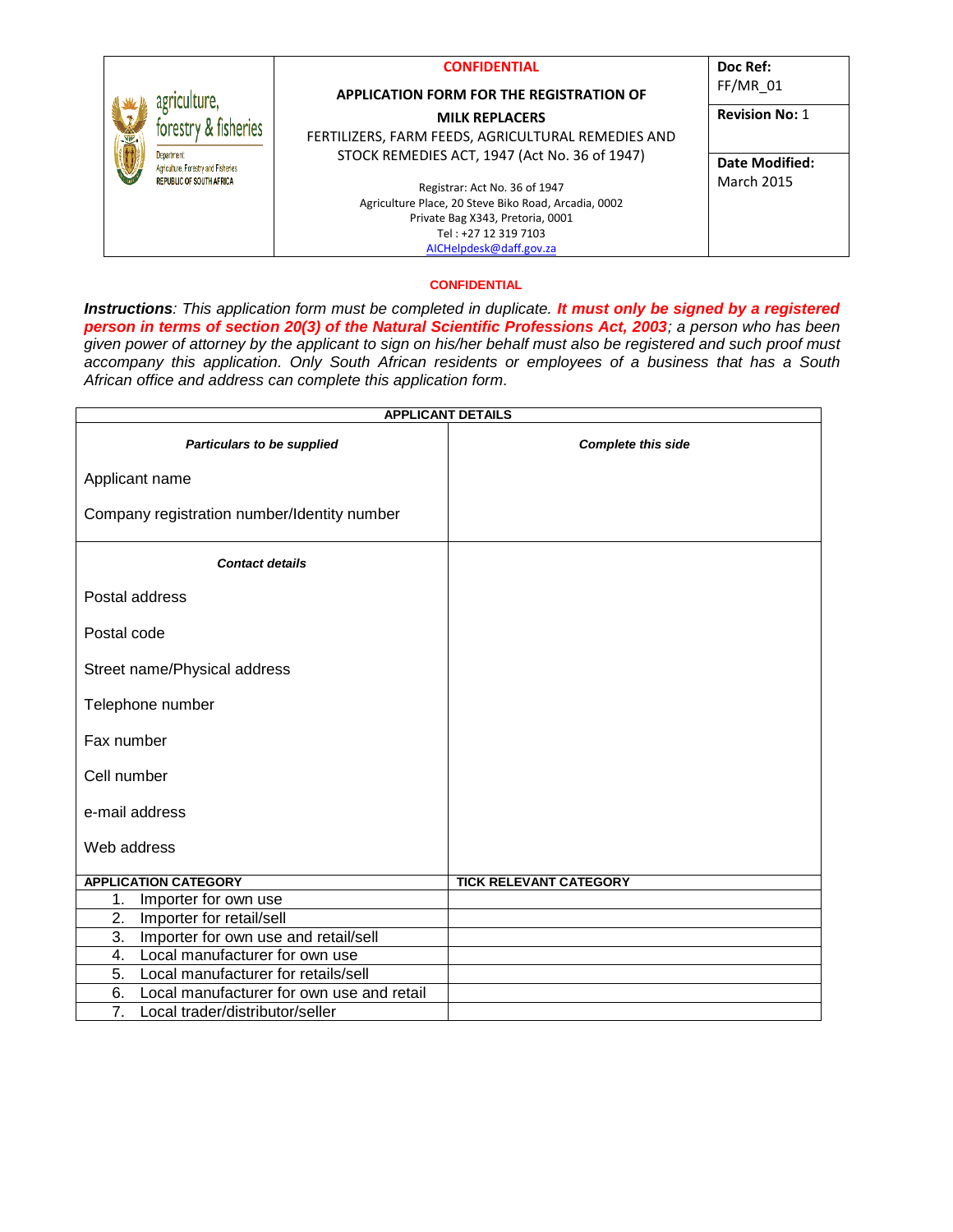



# agriculture,<br>forestry & fisheries

Department:<br>
Agriculture, Forestry and Fisheries<br>
REPUBLIC OF SOUTH AFRICA

## **APPLICATION FORM FOR THE REGISTRATION OF MILK REPLACERS**

FERTILIZERS, FARM FEEDS, AGRICULTURAL REMEDIES AND STOCK REMEDIES ACT, 1947 (Act No. 36 of 1947)

| <b>MANUFACTURER DETAILS</b>                      |                                                                                                      |  |  |  |
|--------------------------------------------------|------------------------------------------------------------------------------------------------------|--|--|--|
|                                                  | If more than one manufacturer or manufacturing site supply this information by duplicating this page |  |  |  |
| Manufacturer name                                |                                                                                                      |  |  |  |
| Company registration number/Identity number      |                                                                                                      |  |  |  |
| <b>Contact details</b>                           |                                                                                                      |  |  |  |
| <b>Postal Address</b>                            |                                                                                                      |  |  |  |
| Postal code                                      |                                                                                                      |  |  |  |
| Street name/Physical address                     |                                                                                                      |  |  |  |
| Telephone number                                 |                                                                                                      |  |  |  |
| Fax number                                       |                                                                                                      |  |  |  |
| Cell number                                      |                                                                                                      |  |  |  |
| e-mail address                                   |                                                                                                      |  |  |  |
| Web address                                      |                                                                                                      |  |  |  |
| Country                                          |                                                                                                      |  |  |  |
| Facilities accreditation/licensing (information) |                                                                                                      |  |  |  |
| Sterilizing plant registration (if applicable)   |                                                                                                      |  |  |  |
| Details of responsible person                    |                                                                                                      |  |  |  |
| Name and Surname                                 |                                                                                                      |  |  |  |
| Qualifications                                   |                                                                                                      |  |  |  |
| <b>SACNSP Registration number</b>                |                                                                                                      |  |  |  |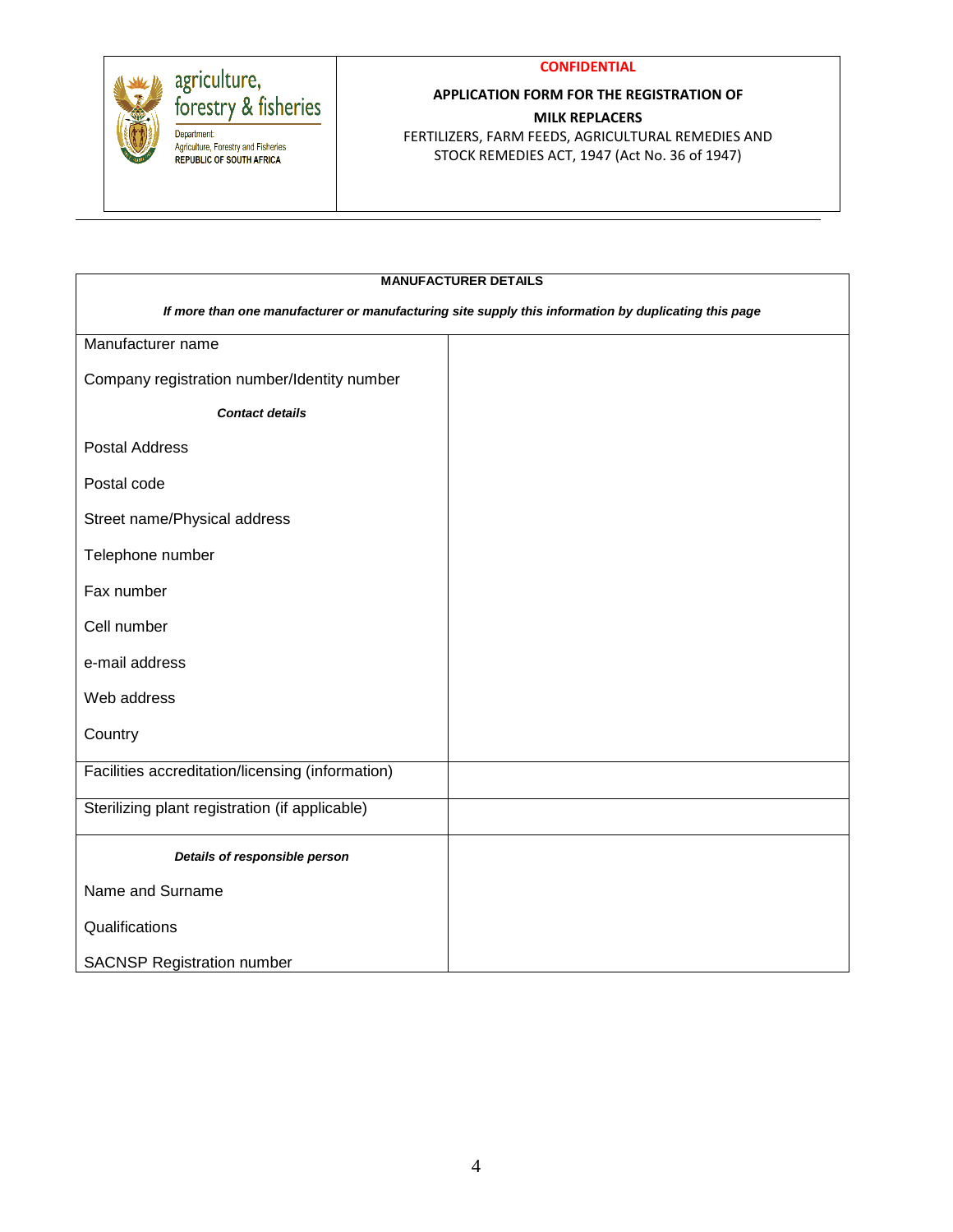

### **APPLICATION FORM FOR THE REGISTRATION OF MILK REPLACERS**

agriculture,<br>forestry & fisheries

Department:<br>
Agriculture, Forestry and Fisheries<br>
REPUBLIC OF SOUTH AFRICA

FERTILIZERS, FARM FEEDS, AGRICULTURAL REMEDIES AND STOCK REMEDIES ACT, 1947 (Act No. 36 of 1947)

| Does this product contain any animal derived product(s) or by-product(s) (except milk<br>product(s) and their by-product(s) or tallow/fat/oil)?                                                                                                                                                                                             |             |  |
|---------------------------------------------------------------------------------------------------------------------------------------------------------------------------------------------------------------------------------------------------------------------------------------------------------------------------------------------|-------------|--|
|                                                                                                                                                                                                                                                                                                                                             |             |  |
| Does this product contain animal derived milk product(s) and their by-product(s) or<br>tallow/fat/oil? (These feedingstuffs must be declared under feedingstuffs to be<br>declared and be accompanied by Certificates of analysis).                                                                                                         |             |  |
| Does this product contain animal derived product(s) and their by-product(s) or<br>tallow/fat/oil? (These feedingstuffs must be declared under feedingstuffs to be<br>declared and be accompanied by Certificates of analysis).                                                                                                              |             |  |
| Are all feedingstuffs used in the manufacture of this product registered and where this<br>is not the case has permission been obtained from the Registrar to use such<br>products? (These feedingstuffs must be declared under feedingstuffs to be declared<br>and be accompanied by Certificates of analysis).                            |             |  |
| Have Non-Proteinous-Nitrogen (NPN) products or containing products<br>been<br>deliberately added to this product? Where a NPN containing product has been<br>deliberately added, it is registered for such use in this type of feed? This product must<br>be declared under feedingstuffs to be declared including its registration number. |             |  |
| Are all veterinary medicines or stock remedies added or to be added to this product<br>registered in South Africa?                                                                                                                                                                                                                          |             |  |
| Have all necessary precautions been taken to ensure that the product complies with<br>maximum tolerable levels for undesirable substances as prescribed by Act No. 36 of<br>1947?                                                                                                                                                           |             |  |
| Does this feed theoretically comply with all the nutritional requirements for its intended<br>specie and production stage or the final product to be made thereof in case of a<br>concentrate? (If it deviate's substantiation data for such a deviation must be<br>submitted).                                                             |             |  |
| Does this product contain a registered vitamin and mineral premix or a custom premix<br>that has been prepared according to applicants' instructions?                                                                                                                                                                                       |             |  |
|                                                                                                                                                                                                                                                                                                                                             |             |  |
| Name & Surname<br><b>SIGNATURE</b>                                                                                                                                                                                                                                                                                                          | <b>DATE</b> |  |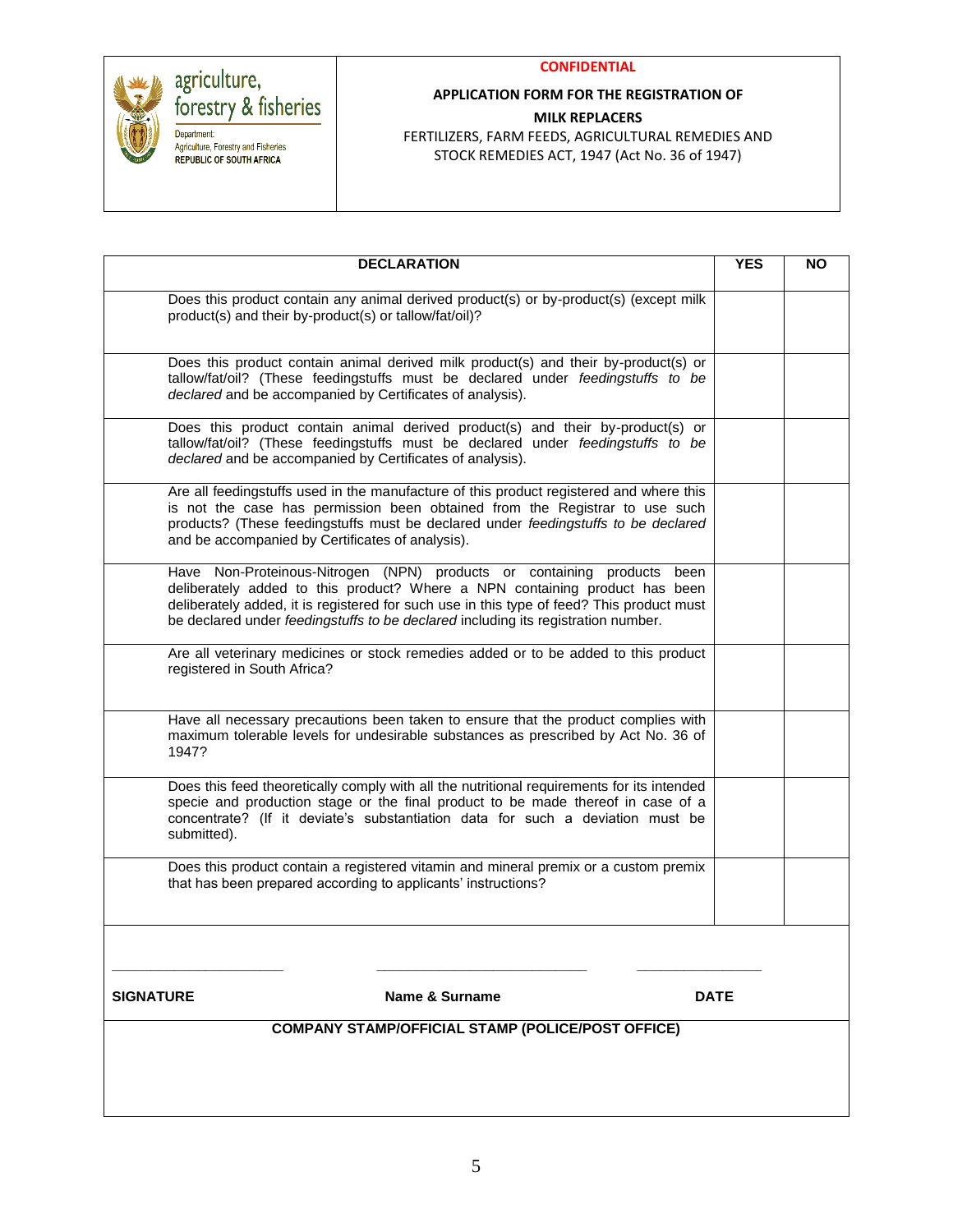

## agriculture,<br>forestry & fisheries

Department Department<br>Agriculture, Forestry and Fisheries<br>REPUBLIC OF SOUTH AFRICA

#### **CONFIDENTIAL**

### **APPLICATION FORM FOR THE REGISTRATION OF MILK REPLACERS**

FERTILIZERS, FARM FEEDS, AGRICULTURAL REMEDIES AND STOCK REMEDIES ACT, 1947 (Act No. 36 of 1947)

### **PRODUCT PROFILE**

| <b>PRODUCT NAME</b>  |                                                                                                      |  | <b>KIND OF FEED</b>                                 | <b>KIND OF ANIMAL</b> |                               | <b>PACKAGING</b> |  | <b>SHELF LIFE</b>                                                                                                                                                                       |
|----------------------|------------------------------------------------------------------------------------------------------|--|-----------------------------------------------------|-----------------------|-------------------------------|------------------|--|-----------------------------------------------------------------------------------------------------------------------------------------------------------------------------------------|
|                      |                                                                                                      |  |                                                     |                       |                               |                  |  |                                                                                                                                                                                         |
|                      |                                                                                                      |  |                                                     |                       |                               |                  |  |                                                                                                                                                                                         |
|                      |                                                                                                      |  | <b>MANDATORY GUARANTEED ANALYSIS TO BE DECLARED</b> |                       |                               |                  |  |                                                                                                                                                                                         |
| <b>Nutrients</b>     | <b>Minimum</b>                                                                                       |  | <b>Maximum</b>                                      | <b>Units</b>          | <b>Actual (if applicable)</b> |                  |  | <b>Office use Only</b>                                                                                                                                                                  |
| <b>Crude protein</b> |                                                                                                      |  |                                                     |                       |                               |                  |  |                                                                                                                                                                                         |
| Lysine               |                                                                                                      |  |                                                     |                       |                               |                  |  |                                                                                                                                                                                         |
| pH                   |                                                                                                      |  |                                                     |                       |                               |                  |  |                                                                                                                                                                                         |
| <b>Moisture</b>      |                                                                                                      |  |                                                     |                       |                               |                  |  |                                                                                                                                                                                         |
| <b>Crude fat</b>     |                                                                                                      |  |                                                     |                       |                               |                  |  |                                                                                                                                                                                         |
| <b>Crude fibre</b>   |                                                                                                      |  |                                                     |                       |                               |                  |  |                                                                                                                                                                                         |
| Calcium              |                                                                                                      |  |                                                     |                       |                               |                  |  |                                                                                                                                                                                         |
| <b>Phosphorus</b>    |                                                                                                      |  |                                                     |                       |                               |                  |  |                                                                                                                                                                                         |
| <b>Starch</b>        |                                                                                                      |  |                                                     |                       |                               |                  |  |                                                                                                                                                                                         |
|                      |                                                                                                      |  |                                                     |                       |                               |                  |  | Applicants optional additional guarantees to be declared (Mandatory if additional nutrients are declared on the label) OR<br>final mixture nutritional profile in case of a concentrate |
| <b>Nutrients</b>     | <b>Actual (if applicable)</b><br><b>Minimum</b><br><b>Maximum</b><br><b>Units</b><br>Office use Only |  |                                                     |                       |                               |                  |  |                                                                                                                                                                                         |
|                      |                                                                                                      |  |                                                     |                       |                               |                  |  |                                                                                                                                                                                         |
|                      |                                                                                                      |  |                                                     |                       |                               |                  |  |                                                                                                                                                                                         |
|                      |                                                                                                      |  |                                                     |                       |                               |                  |  |                                                                                                                                                                                         |
|                      |                                                                                                      |  |                                                     |                       |                               |                  |  |                                                                                                                                                                                         |
|                      |                                                                                                      |  |                                                     |                       |                               |                  |  |                                                                                                                                                                                         |
|                      |                                                                                                      |  |                                                     |                       |                               |                  |  |                                                                                                                                                                                         |
|                      |                                                                                                      |  |                                                     |                       |                               |                  |  |                                                                                                                                                                                         |
|                      |                                                                                                      |  |                                                     |                       |                               |                  |  |                                                                                                                                                                                         |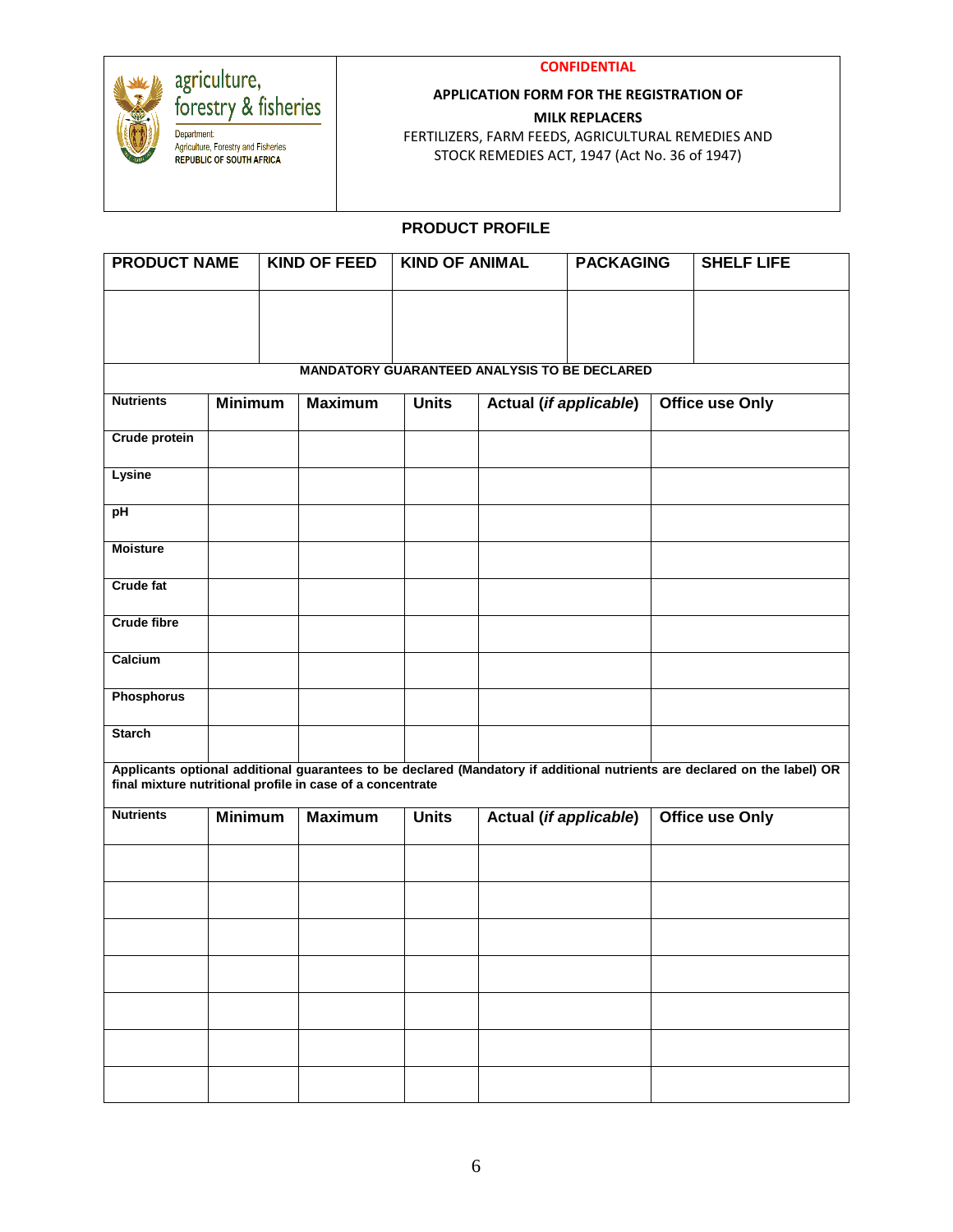#### **CONFIDENTIAL**



# agriculture,<br>forestry & fisheries

Department Department<br>Agriculture, Forestry and Fisheries<br>REPUBLIC OF SOUTH AFRICA

## **APPLICATION FORM FOR THE REGISTRATION OF MILK REPLACERS**

FERTILIZERS, FARM FEEDS, AGRICULTURAL REMEDIES AND STOCK REMEDIES ACT, 1947 (Act No. 36 of 1947)

#### **FEEDINGSTUFFS TO BE DECLARED**

| <b>FEEDINGSTUFF NAME</b> | <b>INTENDED USE</b> | <b>INCLUSION RANGE</b> |
|--------------------------|---------------------|------------------------|
|                          |                     |                        |
|                          |                     |                        |
|                          |                     |                        |
|                          |                     |                        |
|                          |                     |                        |
|                          |                     |                        |
|                          |                     |                        |
|                          |                     |                        |
|                          |                     |                        |
|                          |                     |                        |
|                          |                     |                        |
|                          |                     |                        |
|                          |                     |                        |
|                          |                     |                        |
|                          |                     |                        |
|                          |                     |                        |
|                          |                     |                        |
|                          |                     |                        |
|                          |                     |                        |
|                          |                     |                        |
|                          |                     |                        |
|                          |                     |                        |
|                          |                     |                        |
|                          |                     |                        |
|                          |                     |                        |
|                          |                     |                        |
|                          |                     |                        |
|                          |                     |                        |
|                          |                     |                        |
|                          |                     |                        |
|                          |                     |                        |
|                          |                     |                        |
|                          |                     |                        |
|                          |                     |                        |
|                          |                     |                        |
|                          |                     |                        |
|                          |                     |                        |
|                          |                     |                        |
|                          |                     |                        |
|                          |                     |                        |
|                          |                     |                        |
|                          |                     |                        |
|                          |                     |                        |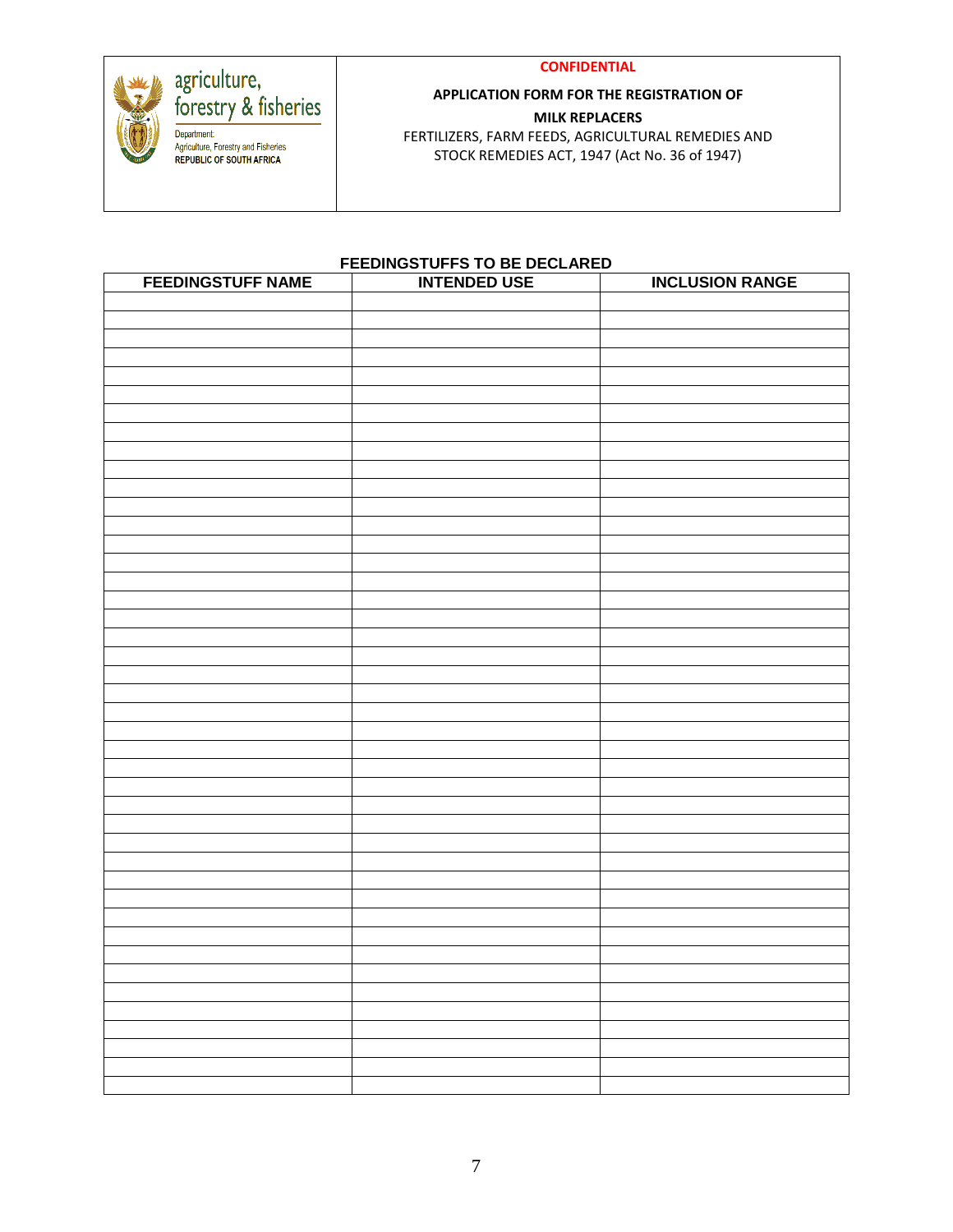

#### agriculture, forestry & fisheries Department **Agriculture.** Forestry and Fisheries **REPUBLIC OF SOUTH AFRICA**

#### **APPLICATION FORM FOR THE REGISTRATION OF MILK REPLACERS**

FERTILIZERS, FARM FEEDS, AGRICULTURAL REMEDIES AND STOCK REMEDIES ACT, 1947 (Act No. 36 of 1947)

## **AFFIDAVIT ON NUTRITIONAL ADEQUACY**

**Fertilizers, Farm Feeds, Agricultural Remedies and Stock Remedies Act, 1947 (Act No. 36 of 1947)**

**APPLICANT**:……………….............................................................................................................................

**ADDRESS** .....................................................................................................................................................

**PRODUCT NAME**:..........................................................................................................................................

- 1. I, the undersigned............................................................................................................................. do hereby make oath and say that:
- 2. The nutritional representation which either appears on the label of the product and/or is reflected in the application form has been substantiated by scientifically accurate calculations which are recorded on the file/ electronically at:

...........................................................................................................................................................

..................................... (Address where record is kept) and which will be furnished to the Registrar upon his request in terms of the Act.

- 3. The product contains ingredients in quantities that meet or exceed the nutrient levels for the intended use and species as specified in the application or label and does not contain any prohibited substance(s) in terms of Act No. 36 of 1947.
- 4. The product has been designed and developed by:-

| 41 |  |
|----|--|
| 42 |  |

who is/are suitably qualified and experienced to perform this task.

.............................................................. **DEPONENT**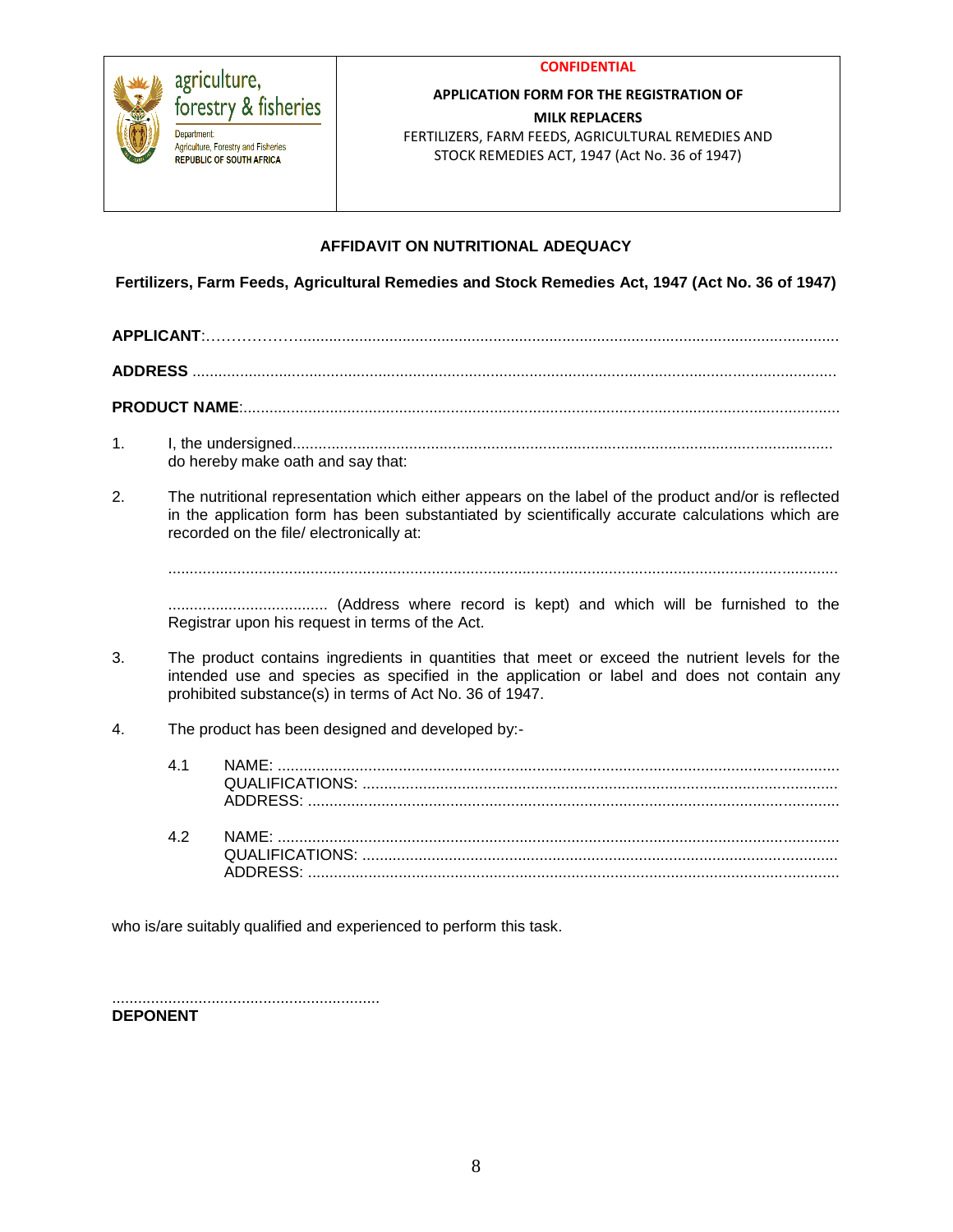| agriculture,<br>forestry & fisheries<br>Department<br>Agriculture, Forestry and Fisheries<br><b>REPUBLIC OF SOUTH AFRICA</b> |                               | <b>CONFIDENTIAL</b><br><b>APPLICATION FORM FOR THE REGISTRATION OF</b><br><b>MILK REPLACERS</b><br>FERTILIZERS, FARM FEEDS, AGRICULTURAL REMEDIES AND<br>STOCK REMEDIES ACT, 1947 (Act No. 36 of 1947)    |                              |
|------------------------------------------------------------------------------------------------------------------------------|-------------------------------|-----------------------------------------------------------------------------------------------------------------------------------------------------------------------------------------------------------|------------------------------|
|                                                                                                                              |                               | DECLARATION TO BE MADE IN THE PRESENCE OF A JUSTICE OF PEACE/COMMISSIONER OF<br><b>OATHS</b>                                                                                                              |                              |
|                                                                                                                              |                               | <b>INITIALS AND SURNAME</b>                                                                                                                                                                               |                              |
|                                                                                                                              |                               |                                                                                                                                                                                                           | .<br>TEL. NO.                |
|                                                                                                                              | <b>SIGNATURE OF APPLICANT</b> | <b>DATE</b>                                                                                                                                                                                               |                              |
| placed thereon in my presence.                                                                                               |                               | I certify that the deponent has acknowledged that he/she knows and understands the contents of this<br>declaration which was sworn to/affirmed before me and the deponents signature/thumb print/mark was |                              |
|                                                                                                                              |                               | <b>JUSTICE OF THE PEACE</b><br><b>COMMISSIONER OF OATHS</b>                                                                                                                                               |                              |
| First names and<br>surname:                                                                                                  |                               | (BLOCK LETTERS)                                                                                                                                                                                           |                              |
| Designation (rank):                                                                                                          |                               | Africa                                                                                                                                                                                                    | Ex Officio Republic of South |
| <b>Business address:</b>                                                                                                     |                               |                                                                                                                                                                                                           |                              |